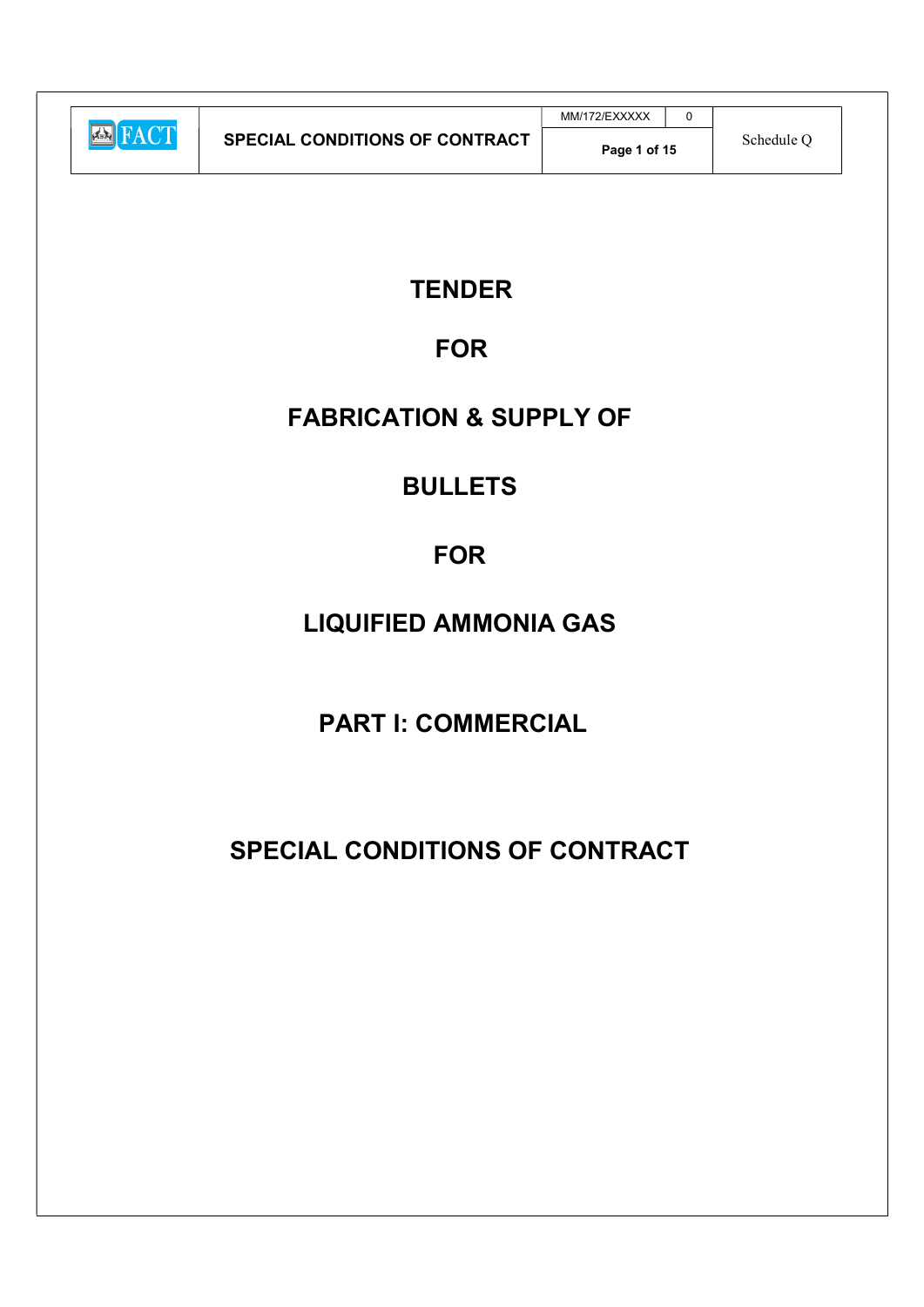$MM/172$ /EXXXXX 0

### CONTENT

| SL.NO. | <b>DESCRIPTION</b>                                     |
|--------|--------------------------------------------------------|
| 1.0    | <b>GENERAL</b>                                         |
| 2.0    | <b>DEFINITIONS</b>                                     |
| 3.0    | <b>BULLET SPECIFICATION DETAILS</b>                    |
| 4.0    | <b>CONTRACTOR'S OBLIGATIONS</b>                        |
| 5.0    | <b>INSPECTION &amp; TESTING</b>                        |
| 6.0    | ASSISTANCE IN OBTAINING CLASS APPROVALS                |
| 7.0    | <b>LIST OF MAKERS</b>                                  |
| 8.0    | <b>DOCUMENTATION</b>                                   |
| 9.0    | <b>TIME OF COMPLETION</b>                              |
| 10.0   | <b>SECURITY DEPOSIT</b>                                |
| 11.0   | <b>GOVERNMENT CLEARANCES, PERMITS AND CERTIFICATES</b> |
| 12.0   | <b>CHANGES IN WORK/CHANGE ORDER</b>                    |
| 13.0   | <b>TRAINING OF OWNER'S PERSONNEL</b>                   |
| 14.0   | <b>MODE OF CONTRACTING</b>                             |
| 15.0   | <b>TERMS OF PAYMENT</b>                                |
| 16.0   | <b>MOBILISATION ADVANCE</b>                            |
| 17.0   | <b>BILLING SCHEDULE</b>                                |
| 18.0   | <b>LIABILITY FOR DEFECTS</b>                           |
| 19.0   | <b>PRICE REDUCTION FOR DELAY</b>                       |
| 20.0   | <b>GOVERNMENT OF INDIA NOT LIABLE</b>                  |
| 21.0   | SETTLEMENT OF DISPUTES AND ARBITRATION                 |
| 22.0   | <b>CONCESSIONAL RATE OF CUSTOMS DUTY</b>               |
| 23.0   | <b>RISK COVERAGE</b>                                   |
| 24.0   | <b>MSE UNITS</b>                                       |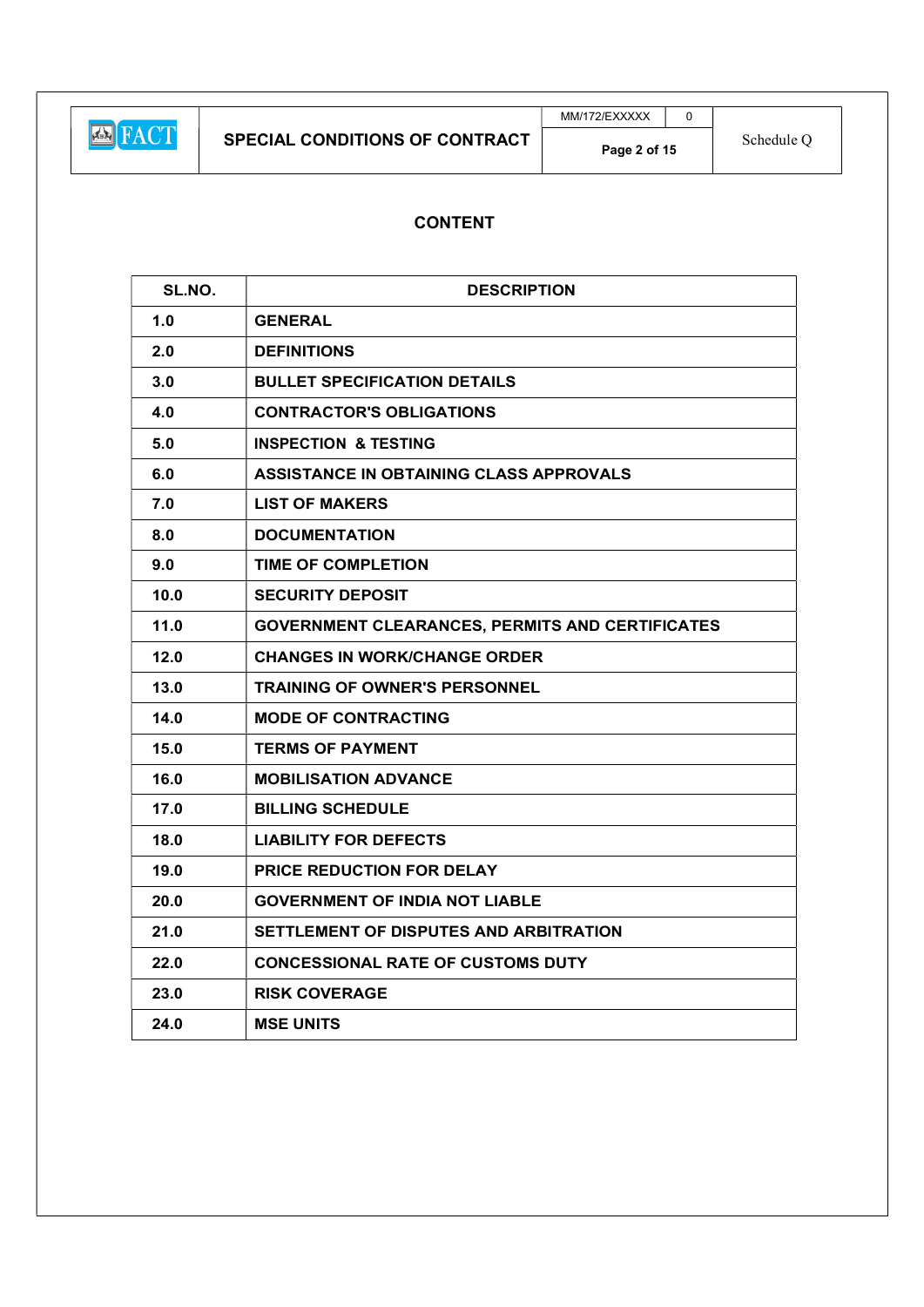**E** FACT

#### 1.0 GENERAL

1.1 The SPECIAL CONDITIONS OF CONTRACT shall be read in conjunction with the GENERAL CONDITIONS OF CONTRACT, SPECIFICATIONS OF WORK, DRAWINGS and any other document forming part of this CONTRACT wherever the context so requires.

1.2 Where any portion of the GENERAL CONDITIONS OF CONTRACT is repugnant to or at variance with any other provisions of the SPECIAL CONDITIONS OF CONTRACT, then unless a different intension appears, the SPECIAL CONDITIONS OF CONTRACT shall be deemed to over-ride the provisions of GENERAL CONDITIONS OF CONTRACT and shall prevail to the extent of such repugnancy or variations.

- 1.3 In case of an irreconcilable contradiction in the Commercial Terms and Conditions/ Technical Requirements or technical specifications between Applicable Codes & Standards, GENERAL CONDITIONS OF CONTRACT, SPECIAL CONDITIONS OF CONTRACT, and or Agreed Deviations to the extent that the two provisions cannot coexist or be read together to satisfy both or all, the following order of precedence shall prevail:
	- 1) Contract Agreement
	- 2) Agreed Deviations
	- 3) Applicable Codes & Standards
	- 4) Special Conditions of Contract
	- 5) General Conditions of Contract
	- 6) Technical Documents
- 1.4 **The Fertilisers and Chemicals Travancore Limited (FACT)** hereinafter also referred to as "OWNER" is a Government of India Public Sector undertaking involved in the manufacture and marketing of nitrogenous, phosphatic and potassic fertilizers as well as a variety of industrial chemical products. The company has presently two manufacturing units, one at FACT-CD, Ambalamedu and the other at FACT-UC, Udyogamandal. In addition to the two manufacturing units, FACT has a Petro chemical unit for production of Caprolactum at FACT Udyogamandal, the consultancy unit FACT Engineering and Design Organization-FEDO at Udyogamandal and the fabrication division FACT Engineering Works-FEW at Palluruthy & the Marketing Division, all located in the state of Kerala.
- 1.5 FACT intends to have one number of New barge by Fabrication & supply of 1 no. self-propelled barge (excluding fabrication of bullets) for transportation of Liquefied ammonia gas (LAG). In the barge the subject tendered bullets are to be installed for carrying the Liquified Ammonia Gas.
- 1.6 FACT has assigned the Project Management Consultancy (PMC) works to its own Engineering Division – The FACT Engineering and Design Organisation (herein after referred to as FEDO). FACT Engineering Works(FEW), the Fabrication Division of FACT shall be Managing the contract for FACT after the award of Work.
- 1.7 The Scope of work includes Fabrication of 4 nos. of ammonia bullets. All the works covered in this tender shall be carried out as per specifications, applicable drawings, codes and standards given in the tender. 28 nos. 32 thk plates of size 2.5mx12m conforming to SA 537 CL.1 shall be issued free of cost by FACT Engineering Works(FEW).
- 1.8 Time is the essence of the CONTRACT.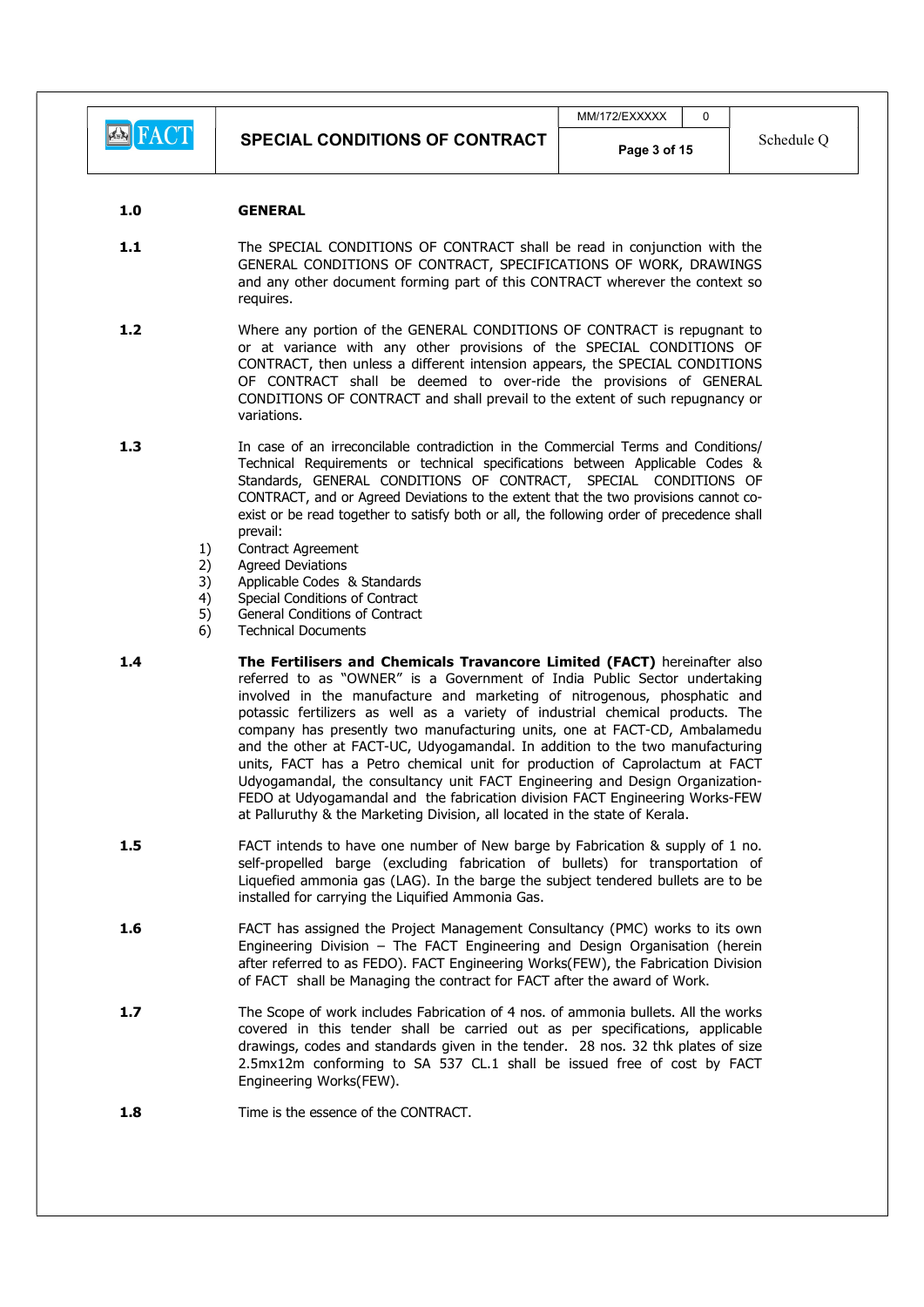#### 2.0 DEFINITIONS

The following definitions are applicable to this TPS

- 2.1 The term "Owner" shall mean the owner of the barge, i.e. FACT (Cochin Division).
- 2.2 The term "Builder" shall mean the agency entrusted by the Owner with the responsibility of barge-bullet manufacture, i.e. FEW. The term Builder and FEW has been used interchangeably throughout this specification.
- 2.3 The term "Contractor" shall mean the person(s)/firm, or company with whom the contract has been entered into.
- 2.4 The term "Maker" shall mean the person(s)/firm, or company from whom bought- out items such as Pipes, Valves, Main Engine, Gear Box, MV Switch board, etc are procured by the Contractor.
- 2.5 The term "Bidder" shall mean the person(s)/firm, or company who offer(s) a bid/tender/quotation duly signed in response to invitation to this tender.
- 2.6 FACT Engineering and Design Organisation (FEDO), the technical consultant appointed by the Owner. FACT Engineering Works(FEW), the Fabrication Division of FACT shall be Managing the contract for FACT after the award of Work.
- 2.7 Department of Ship Technology, CUSAT, the technical consultant appointed by FACT / FEW.
- 2.8 Certification Agency is the Statutory/Classification Society responsible for the inspection and certification of the Ammonia barge including bullets (an IACS approved society, e.g. IRS). The Contractor shall arrange for all stage-wise inspections and testing as required by the Classification Society rules. Selection of agency for stagewise/final inspection/approval during fabrication by Classification Society and their Fees payment shall be borne by FEW.

#### 3.0 BULLETS SPECIFICATION & OTHER DETAILS

- a) Fabrication of 4 nos. Ammonia Bullets shall be as per Drawing. 8673/19/01
- b) Work location: The fabrication of the entire vessel along with its hydrotesting shall be conducted at contractor's works. The fabrication shop of the contractor shall be accessible for the transportation of vessels of dimensions as given in the drawing.
- c) WPS and WPQ: Preparation of Welding Procedure Specification (WPS), conducting tests for Welding Procedure Qualification & Welder's Performance qualification and getting approval from FEW Inspection department/TPIA. Also the contractor shall prepare a QAP for fabrication activities submit to FEW inspection department for approval prior to the commencement of work. Fabrication work can be started only after getting approval of WPS,WPQ & QAP from FEW inspection department.
- d) Materials: All materials except for 28 Nos 32thk. Plates of size 2.5 m x 12m as per the drawing 8673/19/01shall be in the scope of the contractor. The 32thk. Plates conforming to SA 537 CL. 1 shall be directly supplied to the contractor. The contractor shall arrange to store and preserve the free supply plates.

All materials shall be impact tested at a temperature of -40oC to -55oC as applicable.

 The materials are to be inspected and approved by FACT appointed TPIA who shall me a member of IACS, eg. Lloyds, BV, IRS, which will be finalized and informed to you at the time of order.

e) Inspection: The bullets shall be fabricated under the inspection of Third Party nominated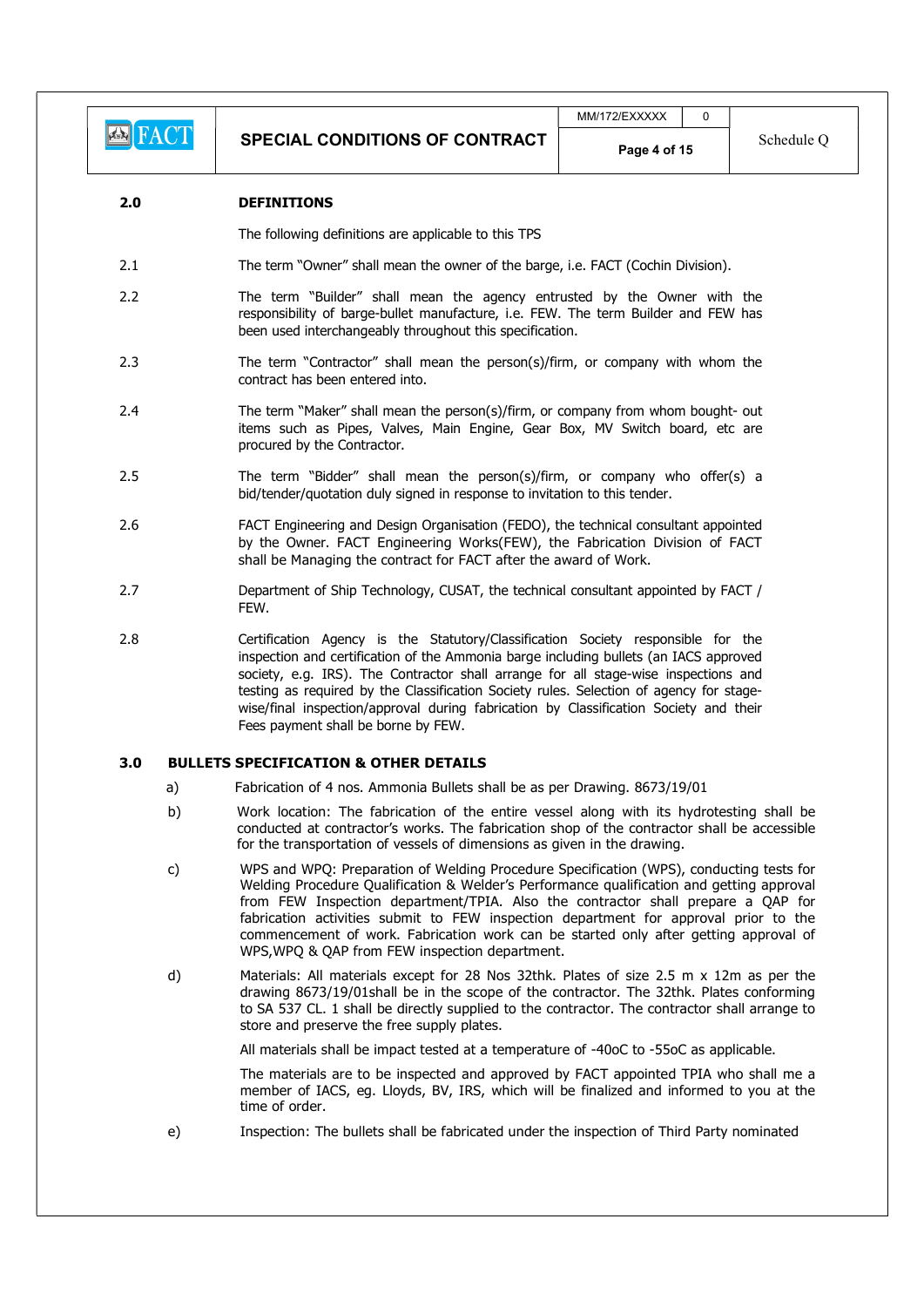

 by FACT. The TPI(Third Party Inspection) charges shall be borne by FACT. However the contractor must arrange and assist in all the stages of inspection. The scope of TPI shall be as given below.

- 1. Review of QAP
- 2. Approval of WPS and WPQ
- 3. Witnessing of welder qualification test (WQT) and Approval of welder performance qualification(WPQ)
- 4. Raw material identification (Identification of plates, structural, piping, consumables etc.)
- 5. Pre-despatch inspection (PDI) of all plates, bought out items including flanges, fittings, dished end etc.
- 6. Survey/Inspection and certification during all stages of fabrication of bullets and associated piping including witnessing/review of DPT, RT, UT, SR etc.
- 7. Witnessing of hydro testing of bullets.
- 8. Inspection of surface preparation and painting of bullets and piping.
- 9. Final inspection for dimensional conformance.
- 10. Issuing product release note.

 In additional to the inspection by TPIA, FEW shall conduct regular inspection at contractor's works and evaluate the progress of work.

- f) Stress relieving: The entire bullets after fabrication shall be stress relieved as per code.
- g) Hydrotest: The bullets shall be subjected to hydro test at a pressure of 34.3 kg/cm2g.

All other arrangements required for hydrotest shall be in the scope of contractor.

h) Painting: One coat of Two-pack polyurethane holding primer (30 microns) to be applied on external surface, after grit/slag blasting to SA 2 1/2.

#### 4.0 CONTRACTOR'S OBLIGATIONS

#### 4.1.0 General Responsibility

4.1.1 The CONTRACTOR acknowledges that CONTRACTOR'S obligation hereunder, notwithstanding anything to the contrary contained herein, is to provide OWNER with fully FABRICATED BULLET TANKS, complete in all respects under and in accordance with the provision of CONTRACT, within the stipulated time and for the purpose designated herein by OWNER, and to do, furnish and provide everything necessary in connection therewith. Time is the essence of the contract. Time and Cost overrun in respect of the work shall not be entertained.

Without prejudice to the foregoing and except as otherwise expressly set forth in the CONTRACT as within the scope of OWNER's obligations under the CONTRACT, the CONTRACTOR shall perform or cause to be performed all WORK and services required in connection with the design, engineering, supply of equipment, procurement (including, without limitation, all transportation services in connection therewith), construction, erection, start up, pre-commissioning, commissioning, sustain load test, testing including conducting of Performance Tests and other work and services up to the FINAL ACCEPTANCE by the OWNER/FEDO and in connection therewith provide all materials, equipment, machinery, tools, labour, transportation, administration and other services and items required to complete the AMMONIA BULLETSin all respects up to the FINAL ACCEPTANCE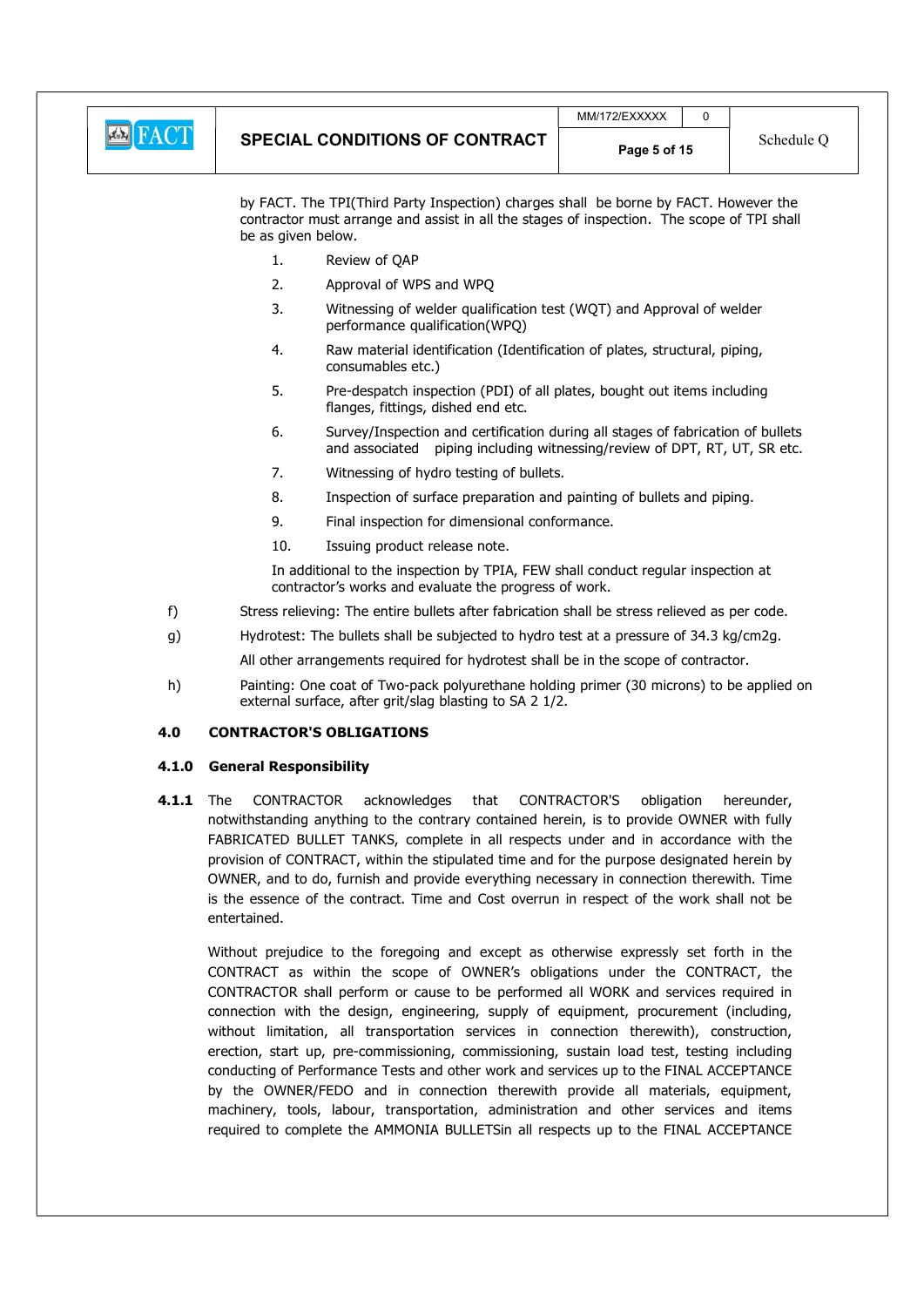|--|

and having the performance as guaranteed under the CONTRACT by the CONTRACTOR on a total, fixed price basis in accordance with this CONTRACT. The WORK shall, without prejudice to the generality of the foregoing or those enumerated in Clause 4.2.0 include but not be limited to the following:

- (a) All engineering and design services including necessary investigation required including necessary documentation;
- (b) Provision of all equipment, systems, materials, processes, CONTRACTOR's EQUIPMENT, temporary works and all other items, whether of a temporary or permanent nature including those required for the design, erection, completion commissioning, conducting of PERFORMANCE AND GUARANTEE TESTS and remedying of DEFECTS during DEFECTS LIABILITY PERIOD and
- (c) Rectification of defects during DEFECTS LIABILITY PERIOD.
- 4.1.2 CONTRACTOR shall provide services, in accordance with good engineering practice. CONTRACTOR shall provide services of engineers, designers, draftsmen, buyers, inspectors, expediters and other persons required for the performance of WORK pursuant to CONTRACT.
- 4.1.3 In the event that there is any item of EQUIPMENT or WORK of the type provided for in CONTRACT, which is not specifically mentioned in the specifications or drawings set out in FINAL PROPOSAL/WORK ORDER, but which is necessary (even though not mentioned in CONTRACT) for normal, safe and continuous operation, based on mutual agreement between OWNER and CONTRACTOR, CONTRACTOR shall include such item of EQUIPMENT in the design and perform such items of WORK, for such EQUIPMENT or WORK free of cost to OWNER as if the same had been originally included in its Scope of Work/FINAL PROPOSAL.
- 4.1.4 Subject to prior consent of OWNER, CONTRACTOR may make use of the services of SUB-CONTRACTOR/ VENDOR (previously approved in writing by the OWNER) in accordance with the provisions in CONTRACT provided, however, the CONTRACTOR shall remain responsible and liable for the work done by such SUB-CONTRACTOR/Vendor.
- 4.1.5 The CONTRACTOR shall be responsible for obtaining necessary approvals which are to be issued in the OWNER's name from the various statutory authorities.
- 4.1.6 The CONTRACTOR shall provide full technical assistance including follow-up to OWNER for obtaining the necessary approvals to be issued in the name of OWNER from the various statutory authorities.
- 4.1.7 The CONTRACTOR shall furnish Security Deposit / Contract Performance Bond as per the enclosed format in line with the provisions of GENERAL CONDITIONS OF THE CONTRACT.
- 4.1.8 The enumeration in subsequent Clauses of SPECIAL CONDITIONS OF CONTRACT, in GENERAL CONDITIONS OF CONTRACT and other documents of CONTRACT shall not in any manner limit the general scope of obligations and responsibilities of designing, engineering, procurement, supply, construction, commissioning and proving the performance guarantees of AMMONIA BULLETSwithin the scope of CONTRACT.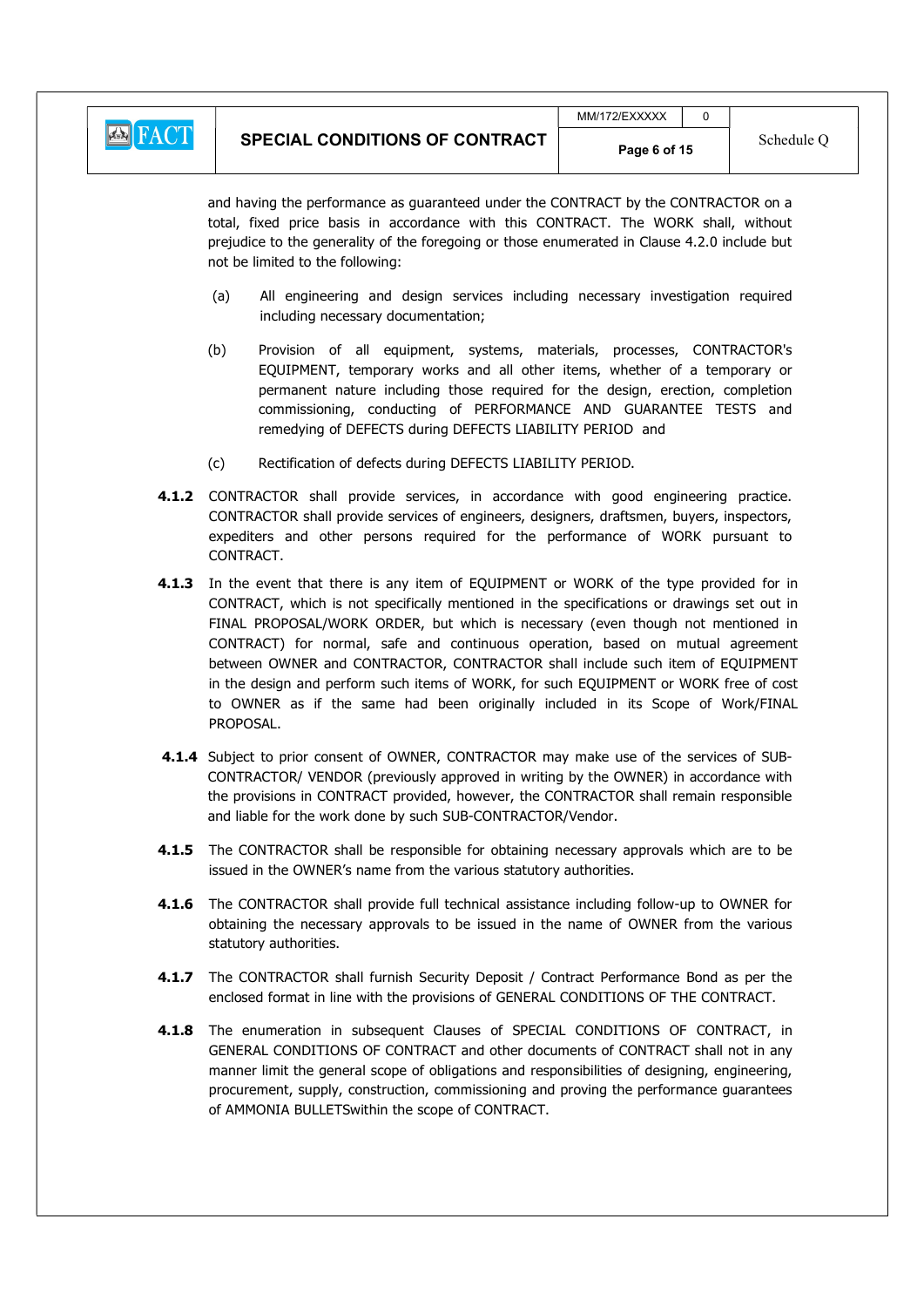

#### 4.2.0 CONTRACTOR's Scope of Work

**4.2.1** Contractor shall provide and be responsible for the tasks specified in this Clause under the

Following heads and conforming to PART II-TECHNICAL of the Tender.

- 4.2.2 The Scope of work includes Detailed Design & Engineering, Fabrication of 4 nos. Bullets having a combined capacity of 350 MT under classification of IACS Society for the transportation of LAG (Liquefied Ammonia Gas) as per the tender documents attached.
- 4.2.3 Except for the free supply of 28 nos. 32 thk plates of size 2.5m x 12m conforming to SA 537 CL.1, all other materials including procurement of plates and other material for the fabrication and supply of 4 nos. Bullets having a combined capacity of 350 MT under classification are under the contractor's scope.
- 4.2.4 The entire work of construction shall be carried out at contractor's facility/vard.
- 4.2.5 All the works covered in this tender shall be carried out as per specifications, applicable drawings, codes and standards given in the tender and as per the QAP for supply of materials and site work. The scope of work covered by this tender shall be in general as below, without being limited to the same.
- 4.2.6 Preparation of detailed design, construction drawings and BOM. All drawings & design calculations shall be appraised by CUSAT prior to submission for Classification Society approvals.
- **4.2.7** Assistance in obtaining of stage-wise approvals by Statutory/Classification Society (e.g.IRS).
- 4.2.8 Fabrication at the contractor's works.
- 4.2.9 Arranging all stage-wise & final inspection & testing by Classification Society/Statutory Bodies.
- 4.2.10 Loading the bullets & transportation of the bullets to FEW or other site as instructed by FEW shall be carried out and payment(FREIGHT) shall be REIMBURSED at actual against documentary evidences.
- 4.2.11 Conducting of all mandatory tests and trials including the inclining test to the satisfaction of the Classification Society, Statutory Bodies and submission of all necessary documentation as required by the Owner, Classification Society and Statutory Bodies.
- 4.2.12 Any other activity not specifically mentioned above but necessary for the successful completion of the project. Bidders shall list out any such activities envisaged in their offer.
- 4.2.13 Note: Inspection of the bullets shall be entrusted to the same agency responsible for the inspection and certification of the barge (an IACS approved society, e.g. IRS) to ensure smooth coordination.

#### 4.3.0 BULLET FABRICATION

#### 4.3.1 DESIGN

- The fabrication of the vessel shall be as per General Arrangement Drg No. 8673/19/01
- 4.3.2 Detailed design calculations / drawings required for class approvals shall be prepared by the Contractor and submitted to the Builder for review and submission to the Classification Society for approval.
- 4.3.3 Assistance in obtaining of Plan approvals by statutory/classification society(e.g. IRS). Fees for design/plan approvals by Classification Society shall be borne by FEW. Designs & drawings not in the purview of the Classification Society shall be submitted for review & approval to the Builder.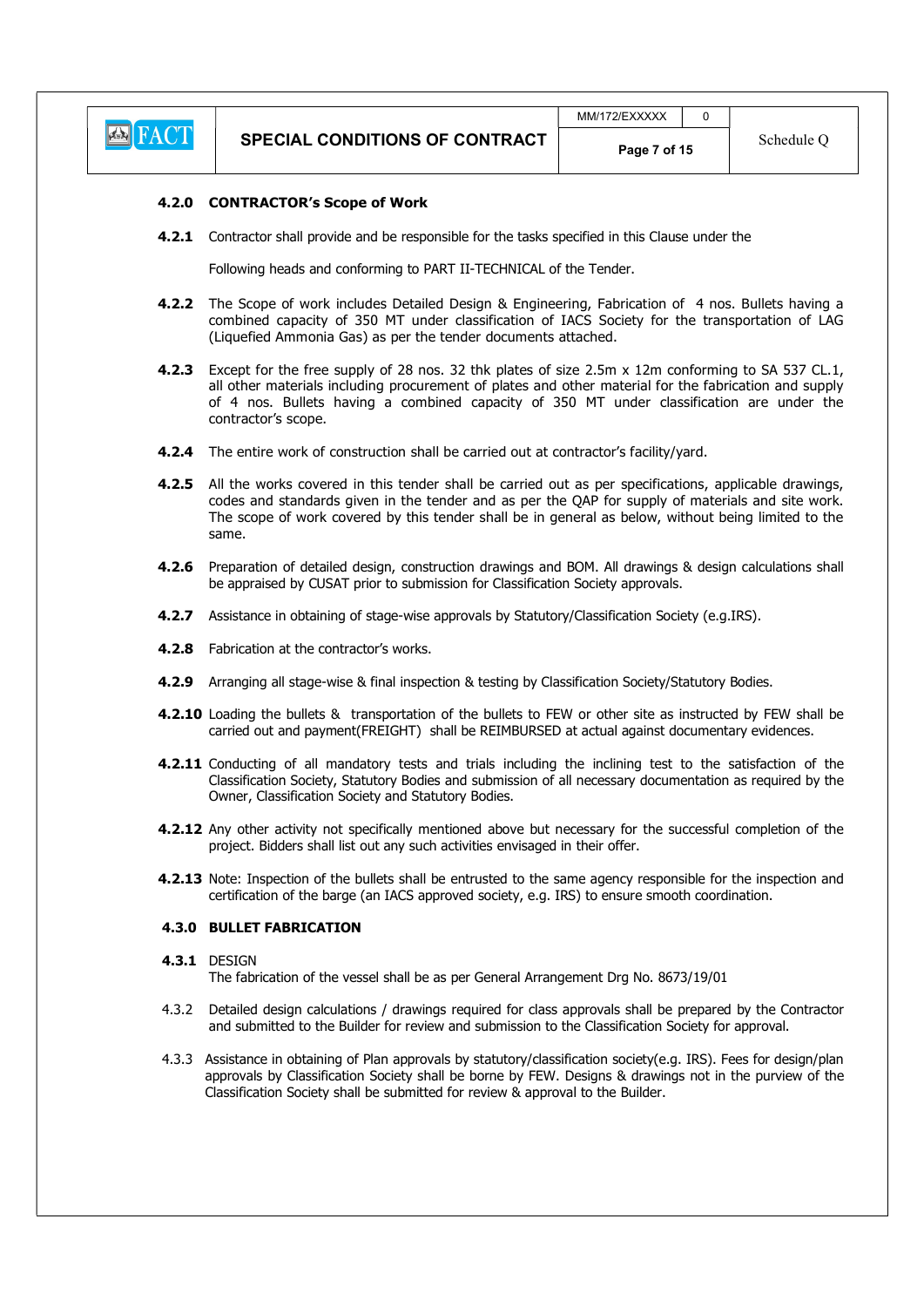

#### 4.4.0 PROCUREMENT

- 4.4.1 Procurement of all materials, except for 28 nos. of 32 thk plates of size 2.5m x 12m, required for successful fabrication shall be in the Contractor's scope.
- 4.4.2 The Contractor shall arrange for all stage-wise & final inspections and testing of all materials and items, as required by the Classification Society rules. Fees for stage- wise/final inspection/approval of boughtout items by Classification Society shall be borne by FEW.

#### 4.5.0 BULLET CONSTRUCTION

- 4.5.1 Construction shall be carried out by the Contractor at the Contractor's works. The contractor shall deploy required manpower (skilled, semi-skilled, unskilled, supervisory, etc).
- 4.5.2 The Contractor shall arrange for all stage-wise inspections and testing as required by the Classification Society rules. Fees for stage-wise/final inspection/approval during fabrication by Classification Society shall be borne by FEW.

#### 4.6.0 FREE SUPPLY MATERIALS

- 4.6.1 28 Nos 32thk. plates of size 2.5 m x 12m conforming to SA 537 CL. 1 shall be directly supplied to the contractor. Unloading at contractors site shall be in the scope of contractor.
- 4.6.2 Balance quantities of all materials issued by FEW to the contractor including all cut pieces of steel materials which are not classified as wastage should be returned by the contractor to the company's stores/scrap yard and receipt be obtained. In the case of steel materials the total quantity of cut pieces including wastage shall not exceed 4% of the total quantity used in the work. In the quantity of 4% permitted as wastage and cut pieces, the wastage due to invisible losses during cutting and fabrication shall not exceed 2% of the quantity used in the work and such wastage need not be accounted. Balance 2 % cut pieces shall include plates of sizes below 2 m2. If total quantity of wastages and cut pieces exceeds 2 %, recovery will be made from the contractor. Plates of size above 2 m2 are to be returned to the company's stores/scrap yard. Further if any quantity of steel materials issued to the contractor remains unaccounted at the close of the transactions except as provided above, recovery will be made from the contractor for such unaccounted materials at penal recovery rate.
- 4.6.3 Unloading the free supply material shall be in the scope of contractor. Transportation of the balance plates to FEW/FACT shall be in the scope of contractor.
- 4.6.4 The contractor shall arrange to store and preserve the free supply materials.
- 4.6.5 The contractor shall submit a Bank Guarantee (BG) equivalent to the monetary value(approximately 2 Crores) of the material supplied by FEW. The actual amount of BG will be informed to the contractor at the time of placing work order and the BG should be submitted prior to receiving the free supply by the contractor.
- 4.6.6 This Guarantee should be issued by a Nationalised Bank/ Scheduled Bank. FEW reserve its rights to reject the Bank Guarantee if the same is not in the specified format. The Bank Guarantee shall be valid till the date of completion of all works.
- 4.6.7 The format for Bank Guarantee shall be issued by FEW at the time of placement of order.
- 4.7.0 Tentative details of the bullets are as follows: -

| ٠ | Number of bullets per barge  | 4 (four) nos.        |
|---|------------------------------|----------------------|
| ٠ | Operating/Design Pressure    | $1.0 / 22.15$ Kg/cm2 |
| ٠ | Operating/Design Temperature | - 33 / 550C          |
| ٠ | Material of Construction     | SA 537 Cl. 1(LTCS)   |
|   |                              |                      |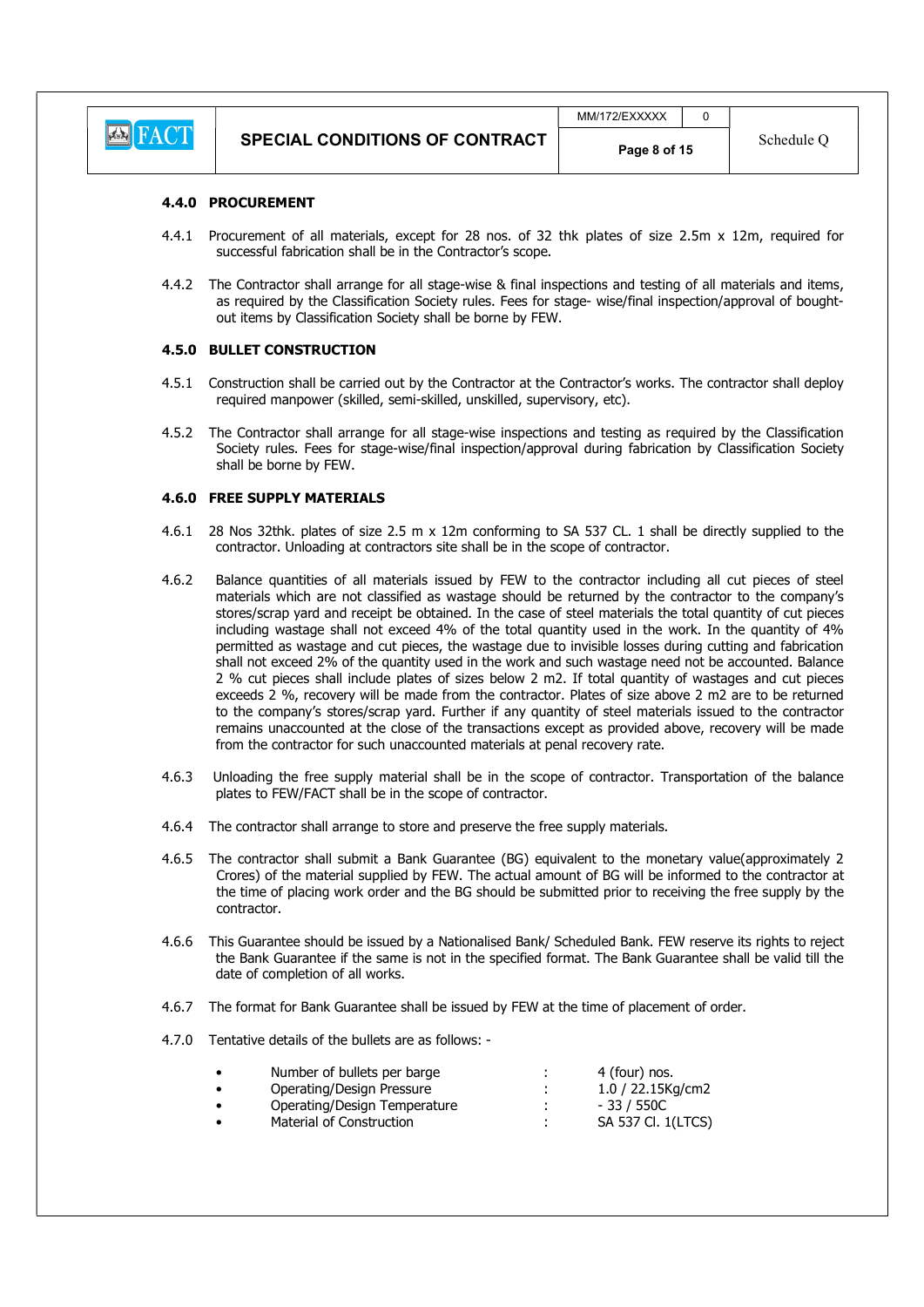|       |                                                                                                                                                                                                                                                                                                                                                                          | MM/172/EXXXXX                                                    | 0 |            |
|-------|--------------------------------------------------------------------------------------------------------------------------------------------------------------------------------------------------------------------------------------------------------------------------------------------------------------------------------------------------------------------------|------------------------------------------------------------------|---|------------|
|       | <b>SPECIAL CONDITIONS OF CONTRACT</b>                                                                                                                                                                                                                                                                                                                                    | Page 9 of 15                                                     |   | Schedule Q |
|       | Outside diameter of the bare bullet<br>Overall length of the bare bullet<br>Weight of empty bullet (insulation inclusive) :<br>Weight of loaded bullet                                                                                                                                                                                                                   | 3464mm<br>16425mm<br>50,350kgs.(approx)<br>1,47,000kgs. (approx) |   |            |
|       | 5.0.0 INSPECTION & TESTING                                                                                                                                                                                                                                                                                                                                               |                                                                  |   |            |
| 5.1.0 | The Contractor shall carry-out all inspection and testing as required by the Classification Society rules.                                                                                                                                                                                                                                                               |                                                                  |   |            |
| 5.2.0 | For items / activities not under the purview of the Classification Society, inspection and tests as per good<br>engineering practice shall be carried-out to the complete satisfaction of the Builder/Owner.                                                                                                                                                             |                                                                  |   |            |
| 5.3.0 | The overall workmanship of the barge shall be subject to the inspection and approval of Builder/Owner.                                                                                                                                                                                                                                                                   |                                                                  |   |            |
|       | <b>6.0.0 ASSISTANCE IN OBTAINING CLASS APPROVALS</b>                                                                                                                                                                                                                                                                                                                     |                                                                  |   |            |
| 6.1.0 | The Contractor shall provide all necessary assistance in obtaining Class Certification. Fees for all Statutory<br>approvals shall be borne by the Builder(FEW).                                                                                                                                                                                                          |                                                                  |   |            |
| 6.2.0 | FEDO/Builder shall provide the necessary technical assistance for the approval of Bullets.                                                                                                                                                                                                                                                                               |                                                                  |   |            |
|       | 7.0.0 LIST OF MAKERS                                                                                                                                                                                                                                                                                                                                                     |                                                                  |   |            |
| 7.1.0 | Procurement of bought-out items shall be subject to approval by Owner/Builder.                                                                                                                                                                                                                                                                                           |                                                                  |   |            |
| 7.2.0 | Contractor shall submit a list of Makers with their credentials for the Owner/Builder's review &approval.                                                                                                                                                                                                                                                                |                                                                  |   |            |
| 7.3.0 | In case the Contractor wishes to engage a sub-contractor for carrying out a specific work, the same shall<br>be subject to the approval of Owner/Builder.                                                                                                                                                                                                                |                                                                  |   |            |
|       | 8.0.0 DOCUMENTATION                                                                                                                                                                                                                                                                                                                                                      |                                                                  |   |            |
| 8.1.0 | Bidders shall furnish the following along with his offer. (Technical bid) without which his offer shall not be<br>considered for further evaluation.                                                                                                                                                                                                                     |                                                                  |   |            |
| 8.2.0 | Documents required to be submitted along with the offer as per tender.                                                                                                                                                                                                                                                                                                   |                                                                  |   |            |
| 8.3.0 | Duly filled Check List.                                                                                                                                                                                                                                                                                                                                                  |                                                                  |   |            |
|       | 9.0.0 TIME OF COMPLETION                                                                                                                                                                                                                                                                                                                                                 |                                                                  |   |            |
| 9.1.0 | Time is the essence of the contract                                                                                                                                                                                                                                                                                                                                      |                                                                  |   |            |
| 9.2.0 | The entire work including fabrication and testing shall be completed within a period of 6 months from the<br>date of work to proceed notice. Since the work is very critical and to be urgently executed, the<br>contractor shall arrange work in all the three shifts, if necessary including Sundays & holidays. TIME<br>OVERRUN AND COST OVERRUN SHALL NOT BE ALLOWED |                                                                  |   |            |
| 9.3.0 | The time schedule for completion and delivery of the finished goods shall be as agreed in the delivery<br>schedule. This schedule shall be strictly adhered to.                                                                                                                                                                                                          |                                                                  |   |            |
| 9.4.0 | The job will need to be arranged simultaneously on several work fronts in order to meet the completion<br>schedule. Prior to the commencement of work, the contractor shall discuss with FEW on the sequence                                                                                                                                                             |                                                                  |   |            |

 $\sqrt{2}$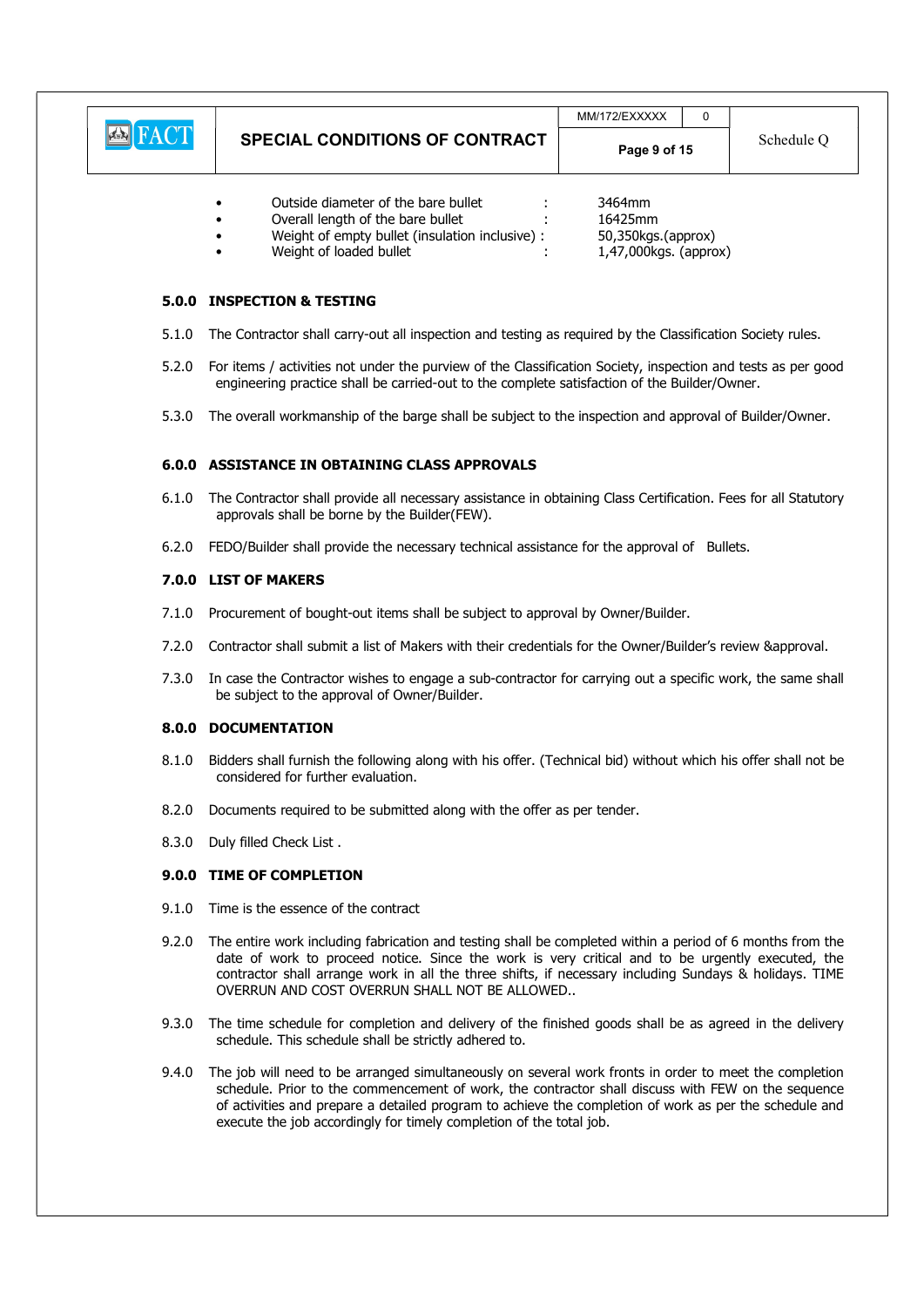

 $MM/172/FXXXXX$   $\qquad$  0

- 9.5.0 In case of delay in completion of the work or if the work is not satisfactory both in the terms of quality and quantity at any stage , FEW reserve its right to terminate the contract and to make alternative arrangements to execute the work at the sole risk and cost of the contractor.
- 9.6.0 The contractor shall provide detailed schedules (time schedule and resource schedule)and Quality Assurance Plan(QAP) for execution within 7 days from the date of work to proceed notice for review/approval.
- 9.7.0 The work shall be carried out in all three shifts and Sundays/holidays, if required. The contractor should make his own arrangements to work during rainy days by providing suitable protection for the men and materials employed for the job.
- 9.8.0 FACT / FEW reserve the right to offload/terminate the contract if the work is not satisfactory both in terms of quality and quantity, at any stage. FACT / FEW reserve the right to make alternate arrangements at the sole risk and cost of the contractor in case of such failure on the part of the contractor for getting the work done.

#### 10.0.0 SECURITY DEPOSIT

- 10.1.0 Within 15 days of the receipt of the order, the contractor shall remit security deposit of a sum calculated as 10% of the Work order value towards security for due and faithful performance of the Contractor.
- 10.2.0 The Security Deposit shall be remitted as Demand Draft drawn in favor of Fertilisers and Chemicals Travancore Ltd and payable at Udyogamandal, Kerala State, or in the form of an unconditional and irrevocable Bank Guarantee, as per the Format attached.
- 10.3.0 The Security Deposit submitted shall be extended as Performance Bank Guarantee-PBG (10 % of work order value)valid until the guarantee period with an additional claim period of six months.

#### 11.0.0 GOVERNMENT CLEARANCES, PERMITS AND CERTIFICATES

- 11.1.1 CONTRACTOR shall procure at its expenses, all necessary APPLICABLE PERMITS, certificates and licenses required by virtue of all APPLICABLE LAWS, regulations, ordinances and other rules in effect at the place where any of WORK is to be performed, and CONTRACTOR shall further hold OWNER/FEDO harmless from liability or penalty which might be imposed by reason of any asserted or established violation of such laws, regulations, ordinances or other rules.
- 11.1.2 CONTRACTOR shall furnish necessary data/specifications/drawings etc. of EQUIPMENT likely to be imported to OWNER for obtaining import licence / necessary Government Clearances, for the same immediately on receipt of CONTRACT any way within 1 month of CONTRACT date. CONTRACTOR shall also furnish necessary technical information, data, drawing, etc. as and when required to OWNER/FEDO for submission to Government/Statutory Agencies.
- 11.1.3 CONTRACTOR shall be responsible in getting concessionary customs duty through Project Imports/Deemed Exports etc. If concessionary customs duty is availed, the benefit shall be passed on to FACT. Import documents shall also be furnished.

#### 12.0.0 CHANGES IN WORK/CHANGE ORDER

- 12.1.0 OWNER/FEDO shall have the right to request in writing changes in WORK within the scope of CONTRACT. When the request for a change in WORK by OWNER/FEDO has been agreed and complied by CONTRACTOR, CONTRACTOR's obligations under CONTRACT shall remain unaffected unless otherwise agreed.
- 12.2.0 On each request for a CHANGE IN WORK, CONTRACTOR shall promptly inform OWNER in writing whether this request will fall within the provision of CONTRACT. If this request does not fall under the provision of CONTRACT and CONTRACTOR has to incur additional expenses,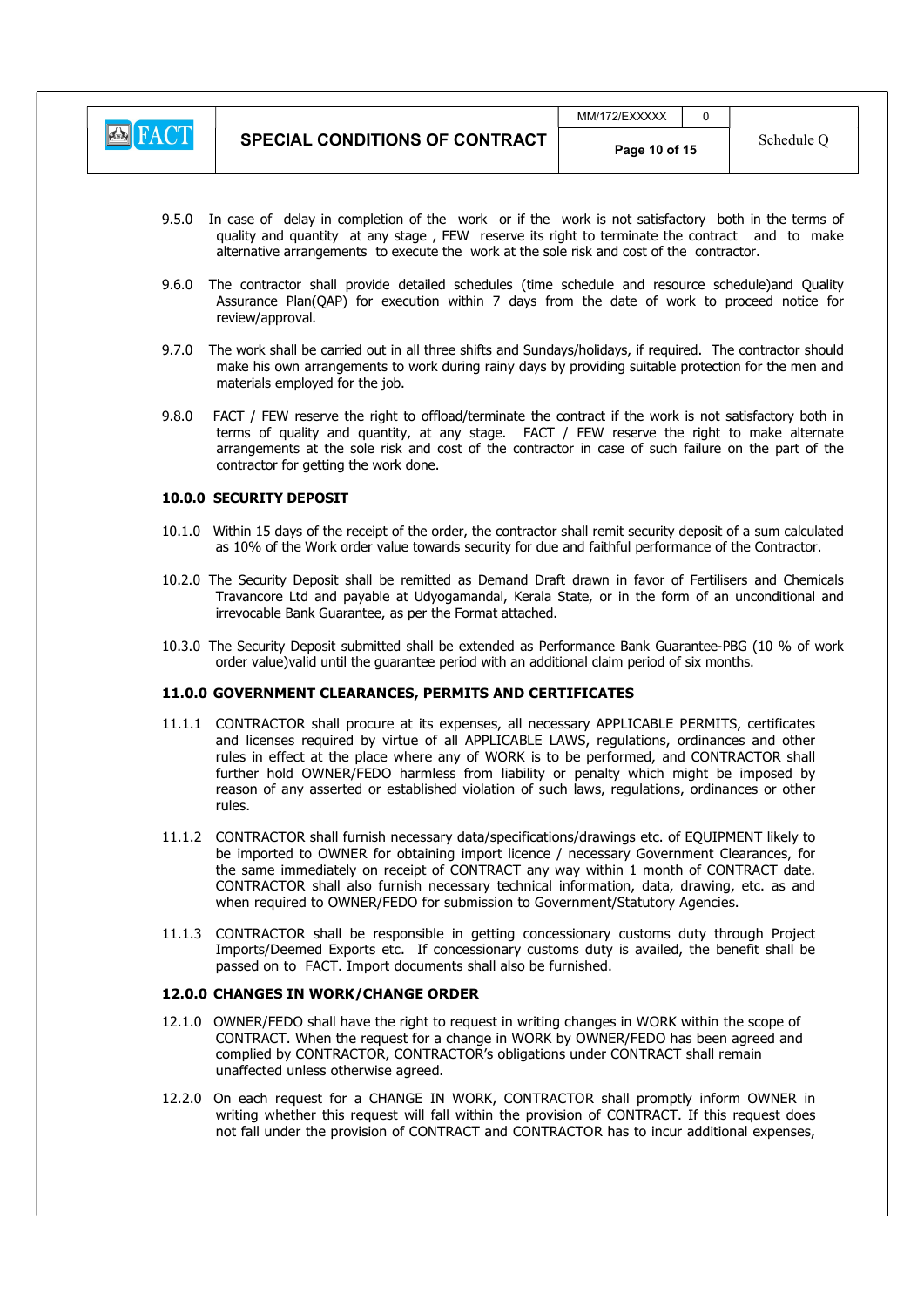

 $MM/172/FXXXX$   $\qquad$  0

then CONTRACTOR shall promptly submit a cost estimates, and terms of payment for making the requested change in WORK together with the details of any variation required to be made to any of CONTRACTOR's or OWNER's obligations and/or guarantees.

- 12.3.0 If in CONTRACTOR's opinion fulfilment of any of its obligations under CONTRACT would be jeopardised by a CHANGE IN WORK requested by OWNER, then CONTRACTOR shall explain in writing to OWNER the reasons for not accepting these changes within thirty (30) days of receipt of OWNER's written request.
- 12.4.0 OWNER and CONTRACTOR shall agree upon the basis and terms of the CHANGE IN WORK in writing.
- 12.5.0 It is understood that no change shall become effective and no change will alter the scope of WORK until all of the matters referred to in this Clause 12 have been mutually agreed upon in writing by OWNER and CONTRACTOR.
- 12.6.0 It is agreed by both parties that the following changes shall not be considered a CHANGE IN WORK in the meaning in this Clause:
	- a) Minor changes requested by OWNER/FEDO and accepted by CONTRACTOR which do not involve any substantial additional cost or man-hour effort, and have no effect on contractual completion period, and/or
	- b) Changes in CONTRACTOR's WORK required on account of CONTRACTOR not having included any item of EQUIPMENT or WORK which, in the opinion of OWNER CONTRACTOR is necessary for the normal, safe and continuous operation of PLANT.
	- C) Any change necessitated due to requirements of prevalent laws in India.

#### 13.0.0 TRAINING OF OWNER'S PERSONNEL

The CONTRACTOR shall provide facilities, for Training of OWNER's personnel if requested.

#### 14.0.0 MODE OF CONTRACTING

- 14.1.0 Notwithstanding anything stated elsewhere in the CONTRACT documents, the CONTRACT is with single source responsibility.
- 14.2.0 The CONTRACT shall be in all respect being construed and governed in accordance with the Indian laws.

#### 15.0.0 TERMS OF PAYMENT

- 15.1.0 100 % payment will be released on completion of all works and issue of Inspection Release Note (IRN) / Product Release Note by TPIA and against site receipt of the material at FEW or other site as per instruction.
- 15.2.0 The Payment for saddle supports shall be made based on the theoretical weight as per the approved drawing issued for fabrication.
- 15.3.0 Payments will be made after deduction on following accounts/TDS:
	- a) Income tax / GST at prevailing rate.
	- b) Any other amount due from contractor to owner.

#### 16.0.0 MOBILISATION ADVANCE

16.1.0 No mobilisation advance will be paid.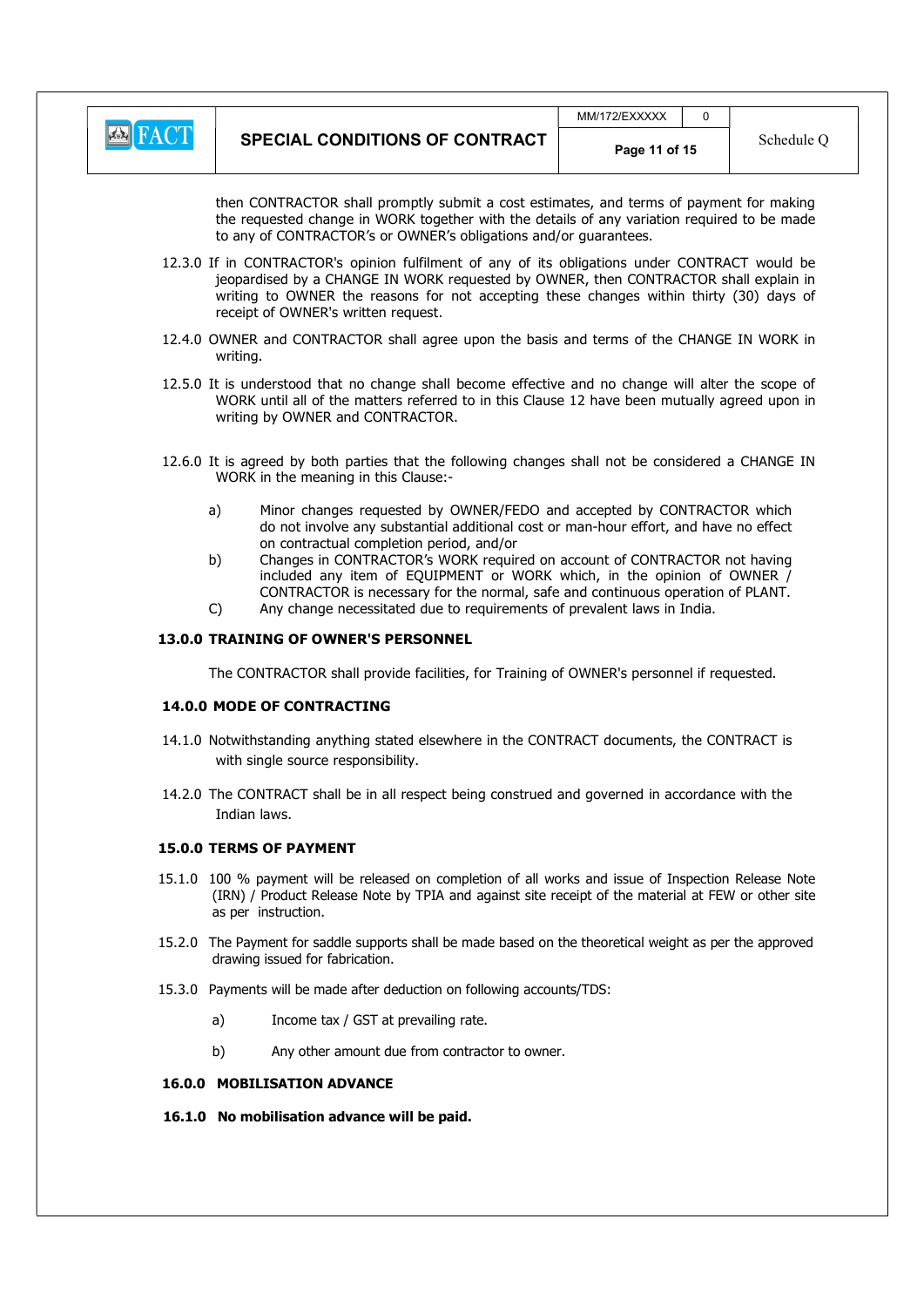

#### 17.0.0 BILLING SCHEDULE

17.1.0 NOT APPLICABLE.

#### 18.0.0 LIABILITY FOR DEFECTS

 If at any time before the FINAL ACCEPTANCE or during the DEFECTS LIABILITY PERIOD stated below, the PROJECT MANAGER:

- (a) Decides that any matter is a DEFECT; and
- (b) as soon as reasonably practicable gives to the CONTRACTOR notice of the particulars of the DEFECT. The CONTRACTOR shall as soon as reasonably predictable time make good the DEFECTS so notified and the OWNER shall so far as may be necessary place the AMMONIA BULLETSat the CONTRACTOR's disposal for this purpose. The CONTRACTOR shall, if so required by the PROJECT MANAGER, submit his proposals for making good any DEFECT to the PROJECT MANAGER for his approval.
- 18.1.0 Subject to clauses 18.5.0, the DEFECTS LIABILITY PERIOD shall be a period of 12 months from the date of FINAL ACCEPTANCE.
- 18.2.0 If any DEFECT arises from any breach or otherwise of the contract terms, the CONTRACTOR shall bear his own cost of making good the DEFECT. In the case of any other matter made good by the CONTRACTOR, the work done by the CONTRACTOR shall be the subject of CHANGE ORDER.
- 18.3.0 The sustained load test is to be carried out before the performance guarantee test. The performance guarantees are demonstrated only through the performance tests carried out before the achievement of the FINAL ACCEPTANCE CERTIFICATE.

CONTRACTOR shall be available to carry out further test(s) on the repaired/replaced item during the DEFECT LIABILITY PERIOD having the sole purpose to verify that said item is capable of working in compliance with contractual requirements. Such test(s) shall not be intended as a repetition of the performance tests already performed.

If DEFECT is made good after the issue of a FINAL ACCEPTANCE CERTIFICATE the PROJECT MANAGER may require the CONTRACTOR to repeat any appropriate performance test for the purpose of establishing that the DEFECT has been made good. The CONTRACTOR shall be responsible for the cost of any repeat inspection or test in the event of an inspection or test failure.

- 18.4.0 If in the course of making good any DEFECT which arises during the DEFECTS LIABILITIES PERIOD and CONTRACTOR repairs, replaces or renew any part of the PLANT, this Clause 18 shall apply to the repair or to that part of the AMMONIA BULLETSso replaced or renewed and shall further apply until the expiry of a period of 12 months from the date of such repair, replacement or renewal (the extended DEFECTS LIABILITY PERIOD).
- 18.5.0 If the CONTRACTOR does not make good any DEFECT, within a reasonable time, as assessed by owner / consultant, which he is liable to make good under Sub-Clause 18.1.0 then the OWNER/FEDO may, in addition to any other remedies or relief available to him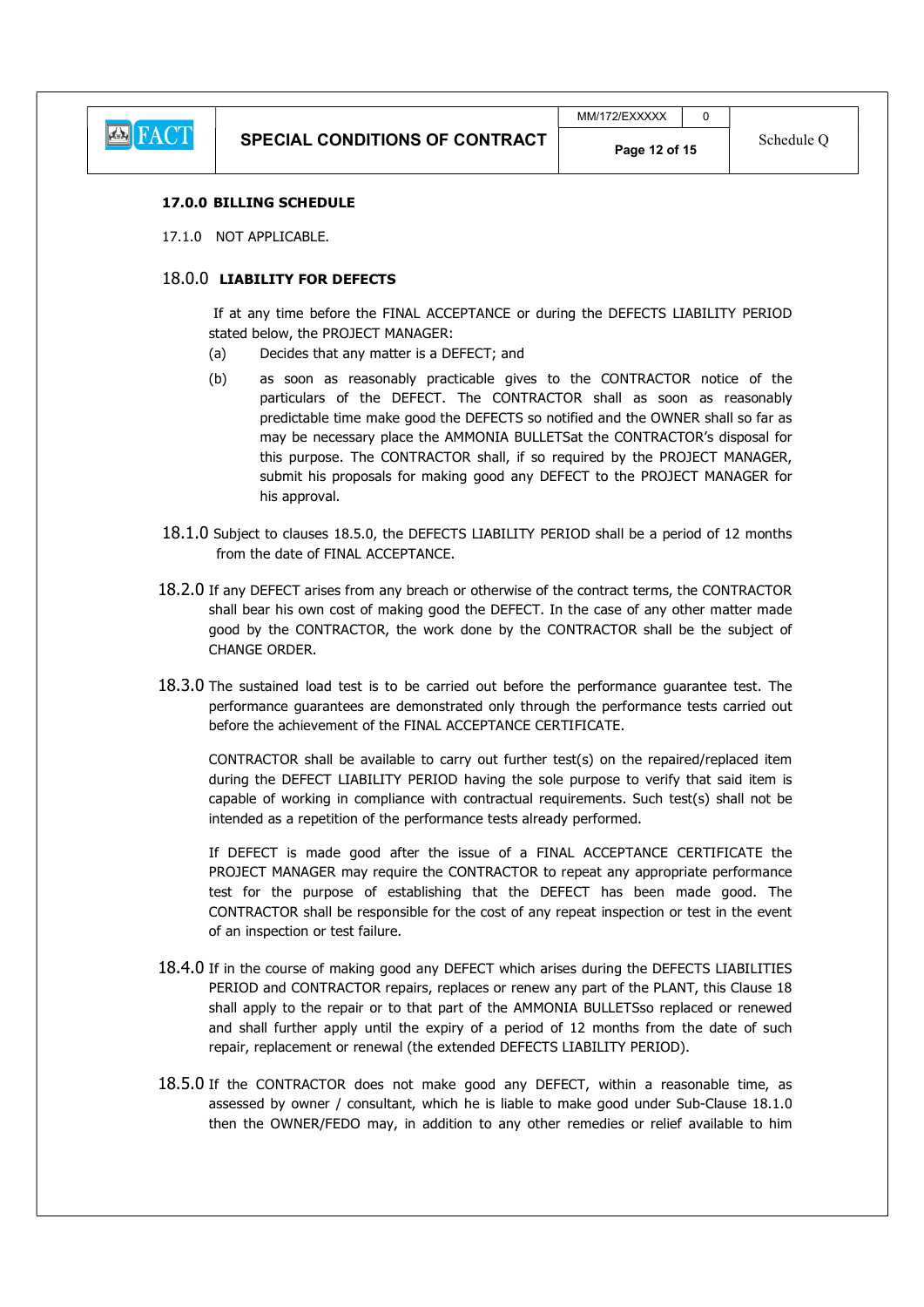### **E** FACT

under the CONTRACT, proceed to do the work, provided that the OWNER/FEDO gives at least fourteen DAYS notice of his intention.

- 18.6.0 If the OWNER reasonably requires that any DEFECT notified to the CONTRACTOR under Sub- clause 18.1.0 which arises during the DEFECT LIABILITY PERIOD be made good urgently and the CONTRACTOR is unable or refuses to comply within a reasonable time, the OWNER may, in addition to any other remedies or relief available to him under the CONTRACT, proceed to do the work in such a manner as the PROJECT MANAGER may decide, including the employment of a third party.
- 18.7.0 If the OWNER has made good a DEFECT in accordance with Sub-clause 18.5.0 or 18.6.0, the CONTRACTOR shall reimburse the OWNER his reasonable cost of so doing provided that the OWNER gives a notice to the CONTRACTOR of his intention and submits a claim supported by DOCUMENTS. The PROJECT MANAGER and the CONTRACTOR may agree the amount to be paid by the CONTRACTOR, or in the absence of agreement the PROJECT MANAGER shall decide such amount as may be reasonable. Such amount shall be:
	- a) Deducted from any money that would otherwise be payable under the CONTRACT; or
	- b) paid by the CONTRACTOR to the OWNER
- 18.8.0 If the Bullets cannot be used because of a DEFECT to which this Clause 18 applies, the DEFECTS LIABILITY PERIOD, or if applicable the extended DEFECTS LIABILITY PERIOD, shall be extended by a period equal to the period during which it cannot be used.

#### 19.0.0 PRICE REDUCTION FOR DELAY

- 19.1.0 Time is the essence of contract.
- 19.1.1 Article 31.2 of GCC is not applicable.
- 19.1.2 Price Reduction for Delay will become applicable for the WORK beyond the scheduled time of completion. CONTRACTOR will have to pay to the OWNER by way of price reduction for delay and not as penalty, an amount equal to  $1/2\%$  of the total contracted price of the work order for each week OR part thereof of such delay in work completion subject to a maximum of 10 % of such price.

#### 20.0.0 GOVERNMENT OF INDIA NOT LIABLE

 It is expressly understood and agreed by and between the CONTRACTOR and the OWNER that the OWNER is entering to this agreement solely on its own behalf and not on behalf of any other person or entity. In particular, it is expressly understood and agreed that the Government of India is not a party to this agreement and has no liabilities, obligations or rights there under. It is expressly understood and agreed that the OWNER is an independent legal entity with power and authority to enter into contracts, solely on its own behalf under the applicable Laws of India and General Principles of Contract. The CONTRACTOR expressly agrees, acknowledges and understands that the OWNER is not an agent, representative or delegate of Government of India. It is further understood and agreed that the Government of India is not liable for any acts, omissions, commissions, breaches or other wrongs arising out of the CONTRACT. Accordingly, CONTRACTOR hereby expressly waives, releases and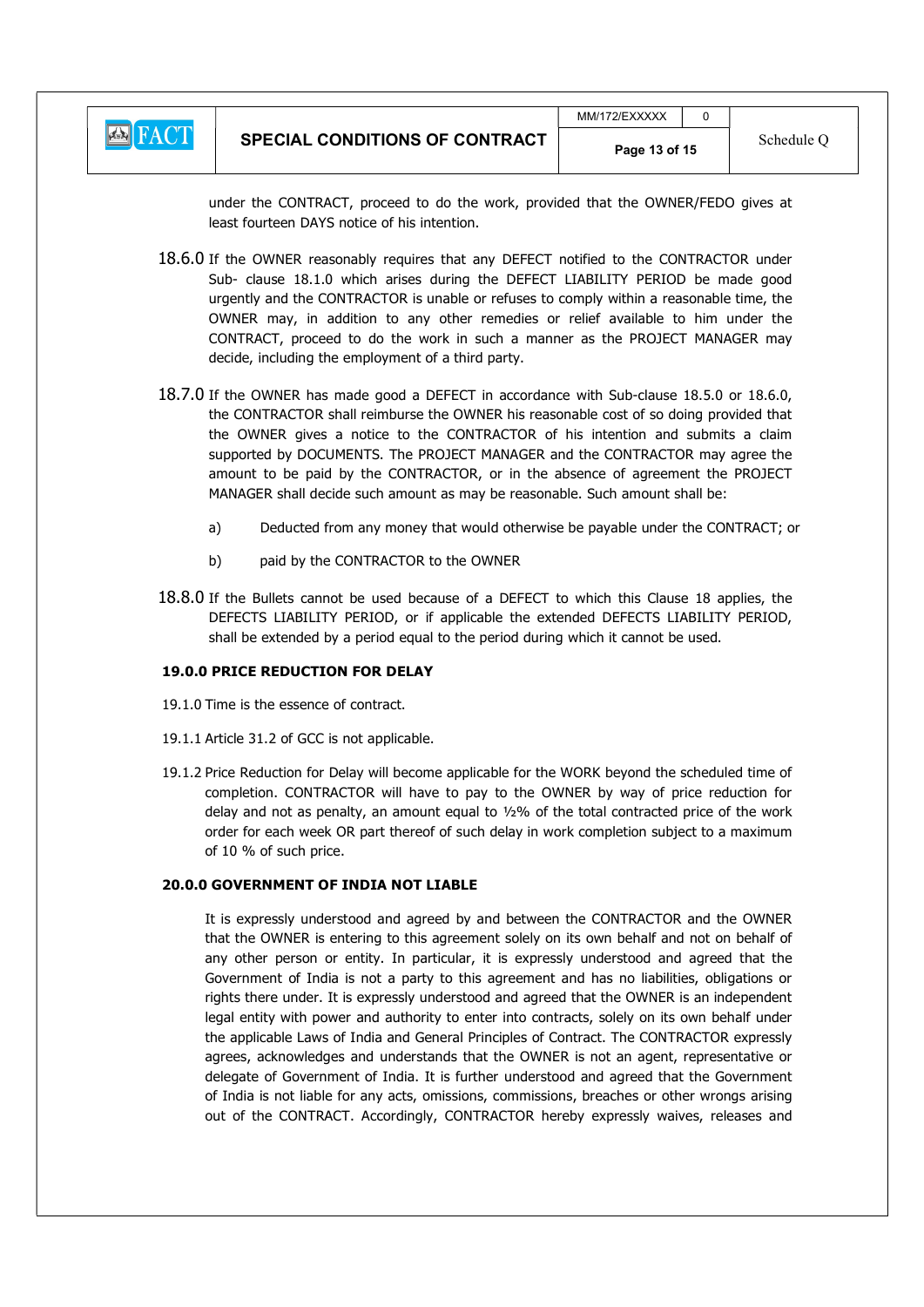

forgoes any and all actions or claims, including cross claims or counter claims against the Government of India arising out of this CONTRACT and covenants not to sue the Government of India on any matter, claim and cause of action or thing whatsoever arising of or under this CONTRACT.

#### 21.0.0 SETTLEMENT OF DISPUTES AND ARBITRATION

21.1.0 If the Contractor is not a Central Public Sector Enterprise/Central Government Department:

 If any dispute arises out of or relating to or in connection with this CONTRACT, between the CONTRACTOR and the OWNER/FACT, the same shall be amicably settled through mutual discussions, failing which, the unresolved dispute(s) shall be referred to arbitration in accordance with the provisions of the Arbitration and Conciliation Act, 1996, as amended from time to time. The number of Arbitrator shall be one. The venue of the Arbitration shall be at Ernakulam and the proceedings shall be in ENGLISH.

21.2.0 If the CONTRACTOR is a Central Public Sector Enterprise(CPSE/CPSU) or Central Government Department:

 In the event of any dispute or difference relating to the interpretation and application of the provisions of this contract(s) between Central Public Enterprises (CPSEs)/Port Trusts interse and also between CPSEs and government departments / Organizations (excluding disputes concerning Railways, Income Tax, Customs & Excise Departments), such dispute/ difference shall be taken up by either Party for resolution through AMRCD as mentioned in DPE OM No. 4(1)2013-DPE(GM)/FTS-1835 dated 22.05.2018."

21.3.0 Any legal proceedings relating to or in connection with this CONTRACT shall be limited to the exclusive jurisdiction of the High Court of Kerala.

#### 22.0.0 CONCESSIONAL RATE OF CUSTOMS DUTY:- (APPLY IN THE CASE OF IMPORT)

22.1.0 Being a project for setting up of a new fertilizer plant, owner is entitled to Customs Duty Concession at 5% as per Notification issued by Department of Revenue, Ministry of Finance, in exercise of powers conferred by Sub Section 1, Section 25 of the Customs Act 1962 and subsection 12 of section 3 of Customs Tariff Act 1975. It is the responsibility of the contractor to make necessary arrangement, support, assistance to avail the said Customs Duty concession and pass the benefit to the owner in all imported goods / items on which the said benefit is available.

 It is the responsibility of the contractor to get all the applicable benefits of deemed export available to the project, as per prevailing Foreign Trade Policy. The contractor shall submit the details of benefits considered in the bid and also inform the details of documents to be submitted by the owner for availing all these benefits to the project.

22.2.0 IMPORTANT : Before Price bid opening, the Bidders shall be required to give PRICE BREAK UP IN % OF TOTAL PRICE FOR the SUPPLY of IMPORTED MATERIALS in the following format( IF APPLICABLE).

 Details of each imported materials required for incorporation to set Ammonia Storage Tank and associated Facilities complete in all respects including Spares shall be furnished